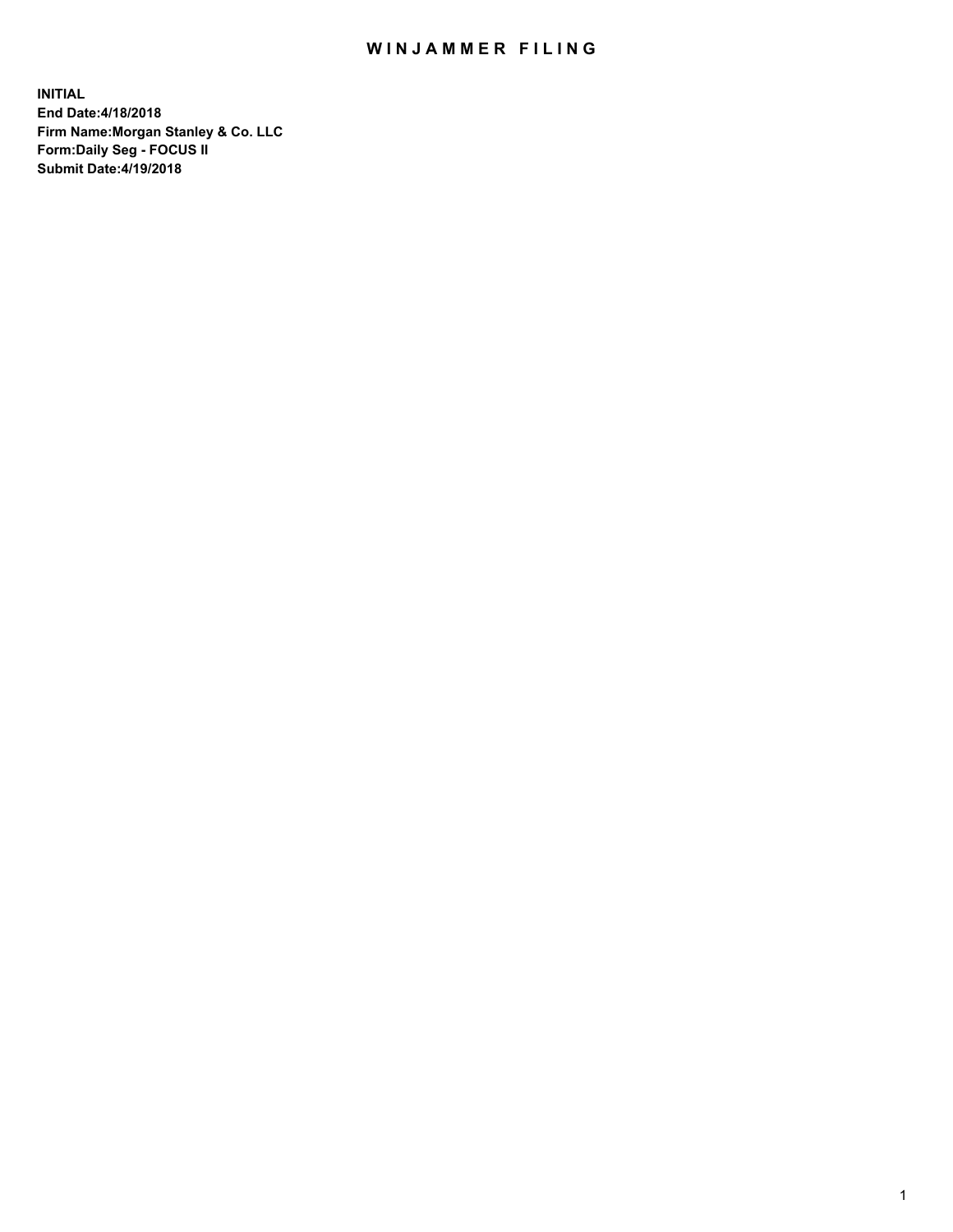### **INITIAL End Date:4/18/2018 Firm Name:Morgan Stanley & Co. LLC Form:Daily Seg - FOCUS II Submit Date:4/19/2018 Daily Segregation - Cover Page**

| Name of Company<br><b>Contact Name</b><br><b>Contact Phone Number</b><br><b>Contact Email Address</b>                                                                                                                                                                                                                          | Morgan Stanley & Co. LLC<br>Ikram Shah<br>212-276-0963<br>lkram.shah@morganstanley.com |
|--------------------------------------------------------------------------------------------------------------------------------------------------------------------------------------------------------------------------------------------------------------------------------------------------------------------------------|----------------------------------------------------------------------------------------|
| FCM's Customer Segregated Funds Residual Interest Target (choose one):<br>a. Minimum dollar amount: ; or<br>b. Minimum percentage of customer segregated funds required:%; or<br>c. Dollar amount range between: and; or<br>d. Percentage range of customer segregated funds required between:% and%.                          | 331,000,000<br><u>0</u><br>0 <sub>0</sub><br>00                                        |
| FCM's Customer Secured Amount Funds Residual Interest Target (choose one):<br>a. Minimum dollar amount: ; or<br>b. Minimum percentage of customer secured funds required:%; or<br>c. Dollar amount range between: and; or<br>d. Percentage range of customer secured funds required between:% and%.                            | 140,000,000<br>0 <sub>0</sub><br>0 <sub>0</sub>                                        |
| FCM's Cleared Swaps Customer Collateral Residual Interest Target (choose one):<br>a. Minimum dollar amount: ; or<br>b. Minimum percentage of cleared swaps customer collateral required:% ; or<br>c. Dollar amount range between: and; or<br>d. Percentage range of cleared swaps customer collateral required between:% and%. | 92,000,000<br>0 <sub>0</sub><br><u>00</u>                                              |

Attach supporting documents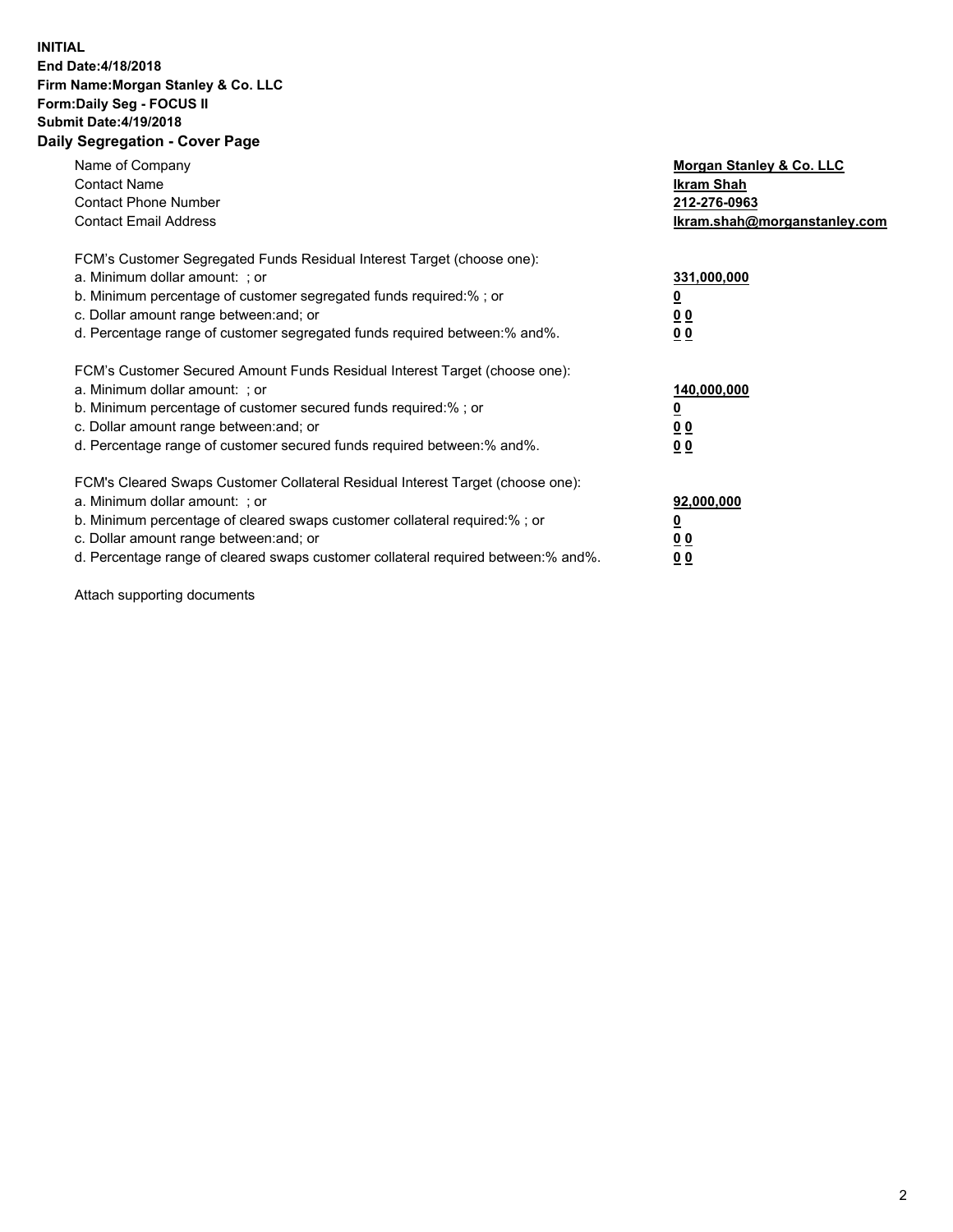# **INITIAL End Date:4/18/2018 Firm Name:Morgan Stanley & Co. LLC Form:Daily Seg - FOCUS II Submit Date:4/19/2018**

# **Daily Segregation - Secured Amounts**

|    | Foreign Futures and Foreign Options Secured Amounts                                         |                                  |
|----|---------------------------------------------------------------------------------------------|----------------------------------|
|    | Amount required to be set aside pursuant to law, rule or regulation of a foreign            | $0$ [7305]                       |
|    | government or a rule of a self-regulatory organization authorized thereunder                |                                  |
| 1. | Net ledger balance - Foreign Futures and Foreign Option Trading - All Customers             |                                  |
|    | A. Cash                                                                                     | 3,304,504,354 [7315]             |
|    | B. Securities (at market)                                                                   | 2,069,673,923 [7317]             |
| 2. | Net unrealized profit (loss) in open futures contracts traded on a foreign board of trade   | 607,236,998 [7325]               |
| 3. | Exchange traded options                                                                     |                                  |
|    | a. Market value of open option contracts purchased on a foreign board of trade              | 36,875,848 [7335]                |
|    | b. Market value of open contracts granted (sold) on a foreign board of trade                | -37,063,322 [7337]               |
| 4. | Net equity (deficit) (add lines 1.2. and 3.)                                                | 5,981,227,801 [7345]             |
| 5. | Account liquidating to a deficit and account with a debit balances - gross amount           | 47,504,060 [7351]                |
|    | Less: amount offset by customer owned securities                                            | -46,973,521 [7352] 530,539 [7354 |
| 6. | Amount required to be set aside as the secured amount - Net Liquidating Equity              | 5,981,758,340 [7355]             |
|    | Method (add lines 4 and 5)                                                                  |                                  |
| 7. | Greater of amount required to be set aside pursuant to foreign jurisdiction (above) or line | 5,981,758,340 [7360]             |
|    | 6.                                                                                          |                                  |
|    | FUNDS DEPOSITED IN SEPARATE REGULATION 30.7 ACCOUNTS                                        |                                  |
| 1. | Cash in banks                                                                               |                                  |
|    | A. Banks located in the United States                                                       | 330,647,738 [7500]               |
|    | B. Other banks qualified under Regulation 30.7                                              | 965,517,991 [7520] 1,296,165,72  |
|    |                                                                                             | [7530]                           |
| 2. | <b>Securities</b>                                                                           |                                  |
|    | A. In safekeeping with banks located in the United States                                   | 219,818,385 [7540]               |
|    | B. In safekeeping with other banks qualified under Regulation 30.7                          | 0 [7560] 219,818,385 [7570]      |
| 3. | Equities with registered futures commission merchants                                       |                                  |
|    | A. Cash                                                                                     | 5,351,648 [7580]                 |
|    | <b>B.</b> Securities                                                                        | $0$ [7590]                       |
|    | C. Unrealized gain (loss) on open futures contracts                                         | 409,574 [7600]                   |
|    | D. Value of long option contracts                                                           | $0$ [7610]                       |
|    | E. Value of short option contracts                                                          | 0 [7615] 5,761,222 [7620]        |
| 4. | Amounts held by clearing organizations of foreign boards of trade                           |                                  |
|    | A. Cash                                                                                     | $0$ [7640]                       |
|    | <b>B.</b> Securities                                                                        | $0$ [7650]                       |
|    | C. Amount due to (from) clearing organization - daily variation                             | $0$ [7660]                       |
|    | D. Value of long option contracts                                                           | $0$ [7670]                       |
|    | E. Value of short option contracts                                                          | 0 [7675] 0 [7680]                |
| 5. | Amounts held by members of foreign boards of trade                                          |                                  |
|    | A. Cash                                                                                     | 2,195,309,902 [7700]             |
|    | <b>B.</b> Securities                                                                        | 1,849,855,537 [7710]             |
|    | C. Unrealized gain (loss) on open futures contracts                                         | 606,827,424 [7720]               |
|    | D. Value of long option contracts                                                           | 36,875,848 [7730]                |
|    | E. Value of short option contracts                                                          | -37,063,322 [7735] 4,651,805,389 |
|    |                                                                                             | $[7740]$                         |
| 6. | Amounts with other depositories designated by a foreign board of trade                      | $0$ [7760]                       |
| 7. | Segregated funds on hand                                                                    | $0$ [7765]                       |
| 8. | Total funds in separate section 30.7 accounts                                               | 6,173,550,725 [7770]             |
| 9. | Excess (deficiency) Set Aside for Secured Amount (subtract line 7 Secured Statement         | 191,792,385 [7380]               |
|    | Page 1 from Line 8)                                                                         |                                  |

- 10. Management Target Amount for Excess funds in separate section 30.7 accounts **140,000,000** [7780]
- 11. Excess (deficiency) funds in separate 30.7 accounts over (under) Management Target **51,792,385** [7785]

#### **5,981,758,340** [7360]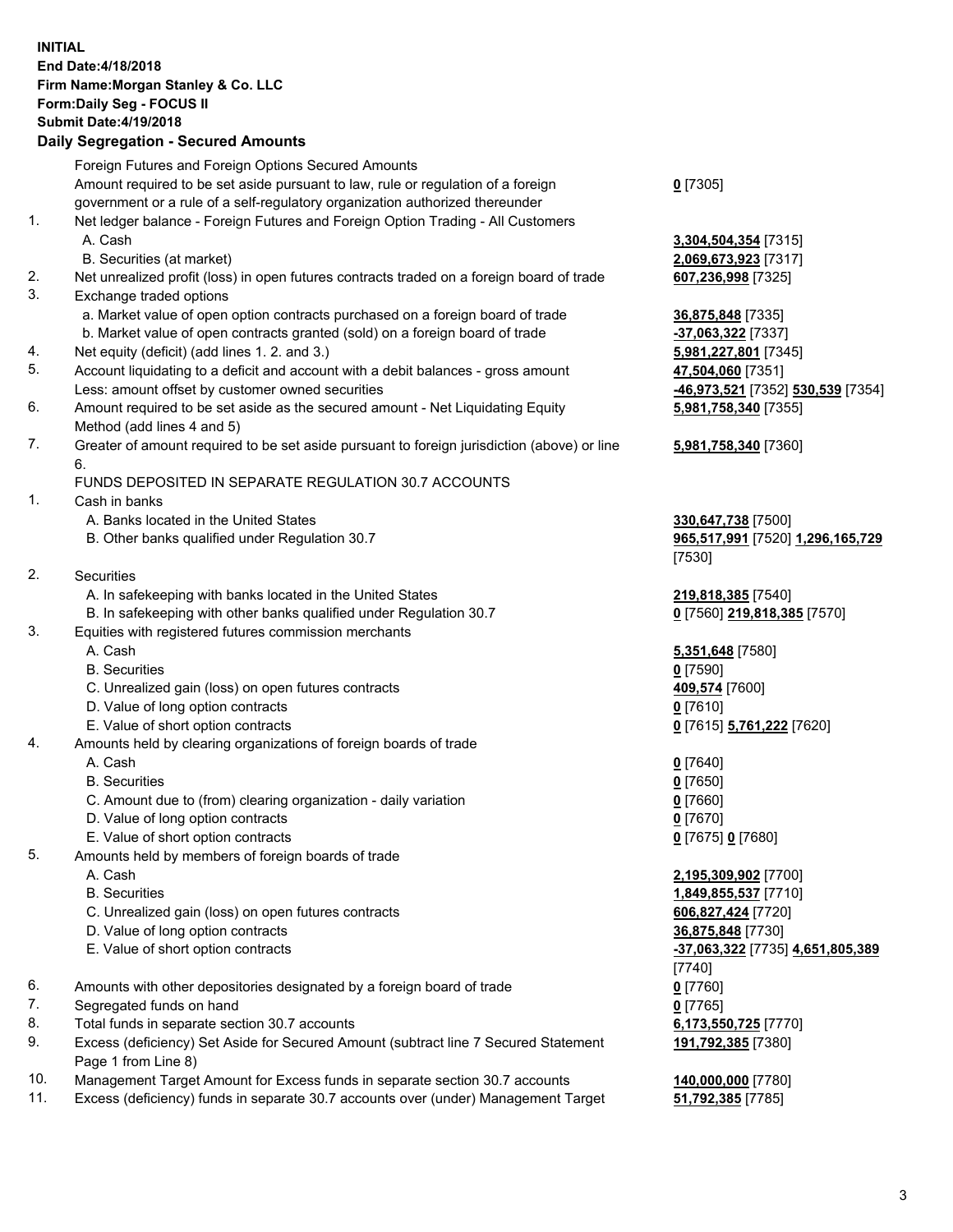**INITIAL End Date:4/18/2018 Firm Name:Morgan Stanley & Co. LLC Form:Daily Seg - FOCUS II Submit Date:4/19/2018 Daily Segregation - Segregation Statement** SEGREGATION REQUIREMENTS(Section 4d(2) of the CEAct) 1. Net ledger balance A. Cash **9,918,305,944** [7010] B. Securities (at market) **5,100,175,783** [7020] 2. Net unrealized profit (loss) in open futures contracts traded on a contract market **854,656,027** [7030] 3. Exchange traded options A. Add market value of open option contracts purchased on a contract market **412,213,974** [7032] B. Deduct market value of open option contracts granted (sold) on a contract market **-675,199,393** [7033] 4. Net equity (deficit) (add lines 1, 2 and 3) **15,610,152,335** [7040] 5. Accounts liquidating to a deficit and accounts with debit balances - gross amount **275,368,350** [7045] Less: amount offset by customer securities **-246,676,077** [7047] **28,692,273** [7050] 6. Amount required to be segregated (add lines 4 and 5) **15,638,844,608** [7060] FUNDS IN SEGREGATED ACCOUNTS 7. Deposited in segregated funds bank accounts A. Cash **4,470,150,450** [7070] B. Securities representing investments of customers' funds (at market) **0** [7080] C. Securities held for particular customers or option customers in lieu of cash (at market) **1,152,351,486** [7090] 8. Margins on deposit with derivatives clearing organizations of contract markets A. Cash **6,643,482,265** [7100] B. Securities representing investments of customers' funds (at market) **0** [7110] C. Securities held for particular customers or option customers in lieu of cash (at market) **3,947,824,297** [7120] 9. Net settlement from (to) derivatives clearing organizations of contract markets **66,762,522** [7130] 10. Exchange traded options A. Value of open long option contracts **412,213,974** [7132] B. Value of open short option contracts **-675,199,393** [7133] 11. Net equities with other FCMs A. Net liquidating equity **2,849,752** [7140] B. Securities representing investments of customers' funds (at market) **0** [7160] C. Securities held for particular customers or option customers in lieu of cash (at market) **0** [7170] 12. Segregated funds on hand **0** [7150] 13. Total amount in segregation (add lines 7 through 12) **16,020,435,353** [7180] 14. Excess (deficiency) funds in segregation (subtract line 6 from line 13) **381,590,745** [7190]

- 15. Management Target Amount for Excess funds in segregation **331,000,000** [7194]
- 16. Excess (deficiency) funds in segregation over (under) Management Target Amount Excess

**50,590,745** [7198]